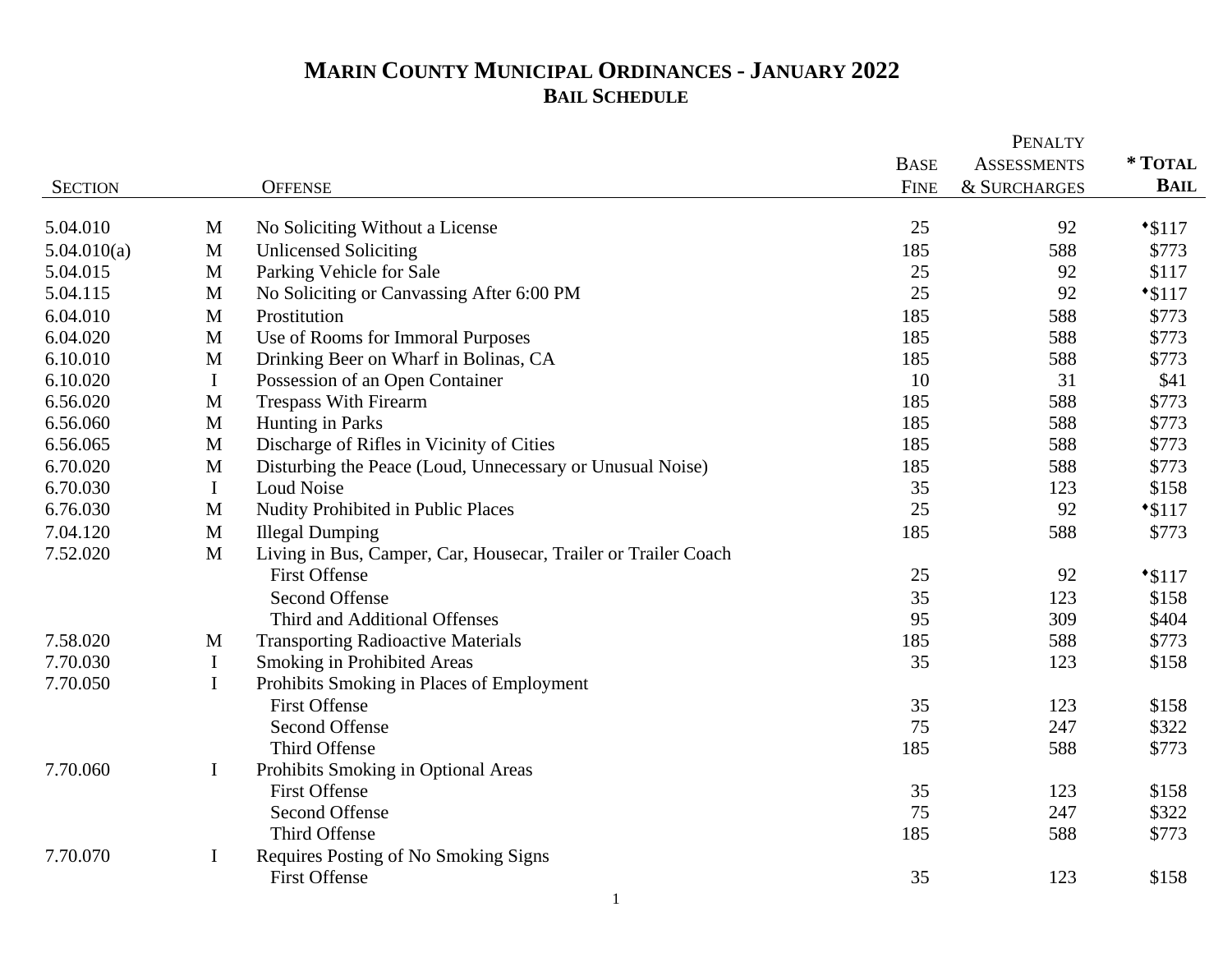|                |              |                                                  |             | <b>PENALTY</b>          |              |
|----------------|--------------|--------------------------------------------------|-------------|-------------------------|--------------|
|                |              |                                                  | <b>BASE</b> | <b>ASSESSMENTS</b>      | * TOTAL      |
| <b>SECTION</b> |              | <b>OFFENSE</b>                                   | <b>FINE</b> | <b>&amp; SURCHARGES</b> | <b>BAIL</b>  |
|                |              | <b>Second Offense</b>                            | 75          | 247                     | \$322        |
|                |              | Third Offense                                    | 185         | 588                     | \$773        |
| 7.70.080       | $\bf{I}$     | Prohibits Sale of Tobacco Products               |             |                         |              |
|                |              | <b>First Offense</b>                             | 35          | 123                     | \$158        |
|                |              | <b>Second Offense</b>                            | 75          | 247                     | \$322        |
|                |              | Third Offense                                    | 185         | 588                     | \$773        |
| 15.01          | M            | Driving on Road Closed to Public                 | 35          | 123                     | \$158        |
| 15.02.010      | $\bf{I}$     | <b>Erase Chalk Marks</b>                         | 55          | 185                     | \$240        |
| 15.52.020(c)   | I            | Failure to Obey Posted Sign                      | 25          | 92                      | \$117        |
| 15.57.020      | $\bf{I}$     | Motorcycle on Open Space Land                    | 55          | 185                     | \$240        |
| 22.06.035      | $\bf{I}$     | <b>Citation Authority</b>                        | 35          | 123                     | \$158        |
| 22.06.040      | I            | <b>Penalties for Violations</b>                  | 35          | 123                     | \$158        |
|                |              | <b>ANIMAL CONTROL</b>                            |             |                         |              |
| 8.04.030       | $\bf I$      | <b>Unlicensed Dog</b>                            | 15          | 61                      | $\star$ \$76 |
| 8.04.040       | $\mathbf I$  | Rabies Vaccination Requirement - Dogs            | 15          | 61                      | \$76         |
| 8.04.041       | $\bf{I}$     | Rabies Vaccination Requirement - Cats            | 15          | 61                      | \$76         |
| 8.04.090       | I            | Failure to Display Tags                          | 15          | 61                      | \$76         |
| 8.04.160       | $\mathbf I$  | Animal at Large - Public Areas                   | 15          | 61                      | \$76         |
| 8.04.170       | I            | Animal at Large - Private Lands                  | 15          | 61                      | \$76         |
| 8.04.175       | $\bf{I}$     | <b>Leash Violation</b>                           | 15          | 61                      | \$76         |
| 8.04.179       | $\mathbf I$  | Barking Dog, Vicious and Potentially Dangerous   | 35          | 123                     | \$158        |
| 8.04.180       | M            | Animal Trespassing on Public or Private Property | 185         | 588                     | \$773        |
| 8.04.181       | $\mathbf M$  | Dangerous Animal Ordinance                       | 185         | 588                     | \$773        |
| 8.04.185       | $\mathbf I$  | Limitation on Number of Dogs                     | 35          | 123                     | \$158        |
| 8.04.252(a)    | I            | Failure to Secure Animal in Open Vehicle         | 35          | 123                     | \$158        |
| 8.04.252(b)    | $\bf{I}$     | Leave Animal Unattended in Enclosed Vehicle      | 35          | 123                     | \$158        |
| 8.08.010       | $\mathbf{M}$ | Livestock on Highway                             | 95          | 309                     | \$404        |
| 9.04.01        | $\mathbf I$  | Animal Off Leash                                 | 15          | 61                      | \$76         |
|                |              | <b>FIRE CODE</b>                                 |             |                         |              |
| 103.4.3.1      | M            | Noncompliance With Orders or Notices             | 185         | 588                     | \$773        |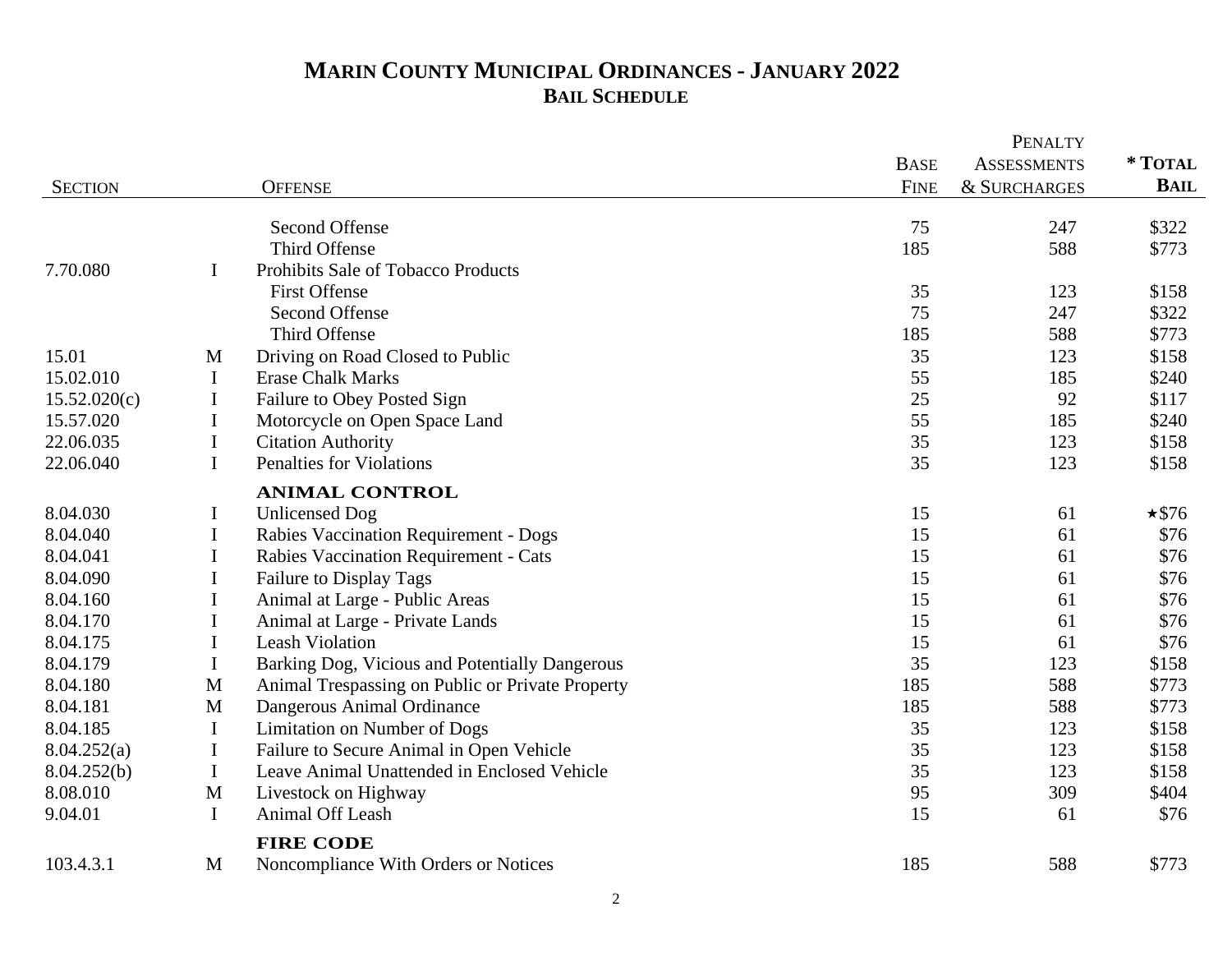|                |                 |                                                                                         |             | <b>PENALTY</b>          |             |
|----------------|-----------------|-----------------------------------------------------------------------------------------|-------------|-------------------------|-------------|
|                |                 |                                                                                         | <b>BASE</b> | <b>ASSESSMENTS</b>      | * TOTAL     |
| <b>SECTION</b> |                 | <b>OFFENSE</b>                                                                          | <b>FINE</b> | <b>&amp; SURCHARGES</b> | <b>BAIL</b> |
| 103.4.3.2      | M               | Noncompliance With Condemnation Tag                                                     | 185         | 588                     | \$773       |
| 103.4.3.3      | M               | Removal and Destruction of Tags and Signs                                               | 185         | 588                     | \$773       |
| 103.4.4        | M               | <b>Unlawful Continuance of Hazards</b>                                                  | 185         | 588                     | \$773       |
|                |                 | <b>MARIN COMMUNITY COLLEGE DISTRICT</b>                                                 |             |                         |             |
| 8.0005         | $\bf{I}$        | Animal on Campus                                                                        | 25          | 92                      | \$117       |
| 8.0006         | $\mathbf I$     | <b>Smoking in District Facilities</b>                                                   | 35          | 123                     | \$158       |
| 8.0010         | $\mathbf I$     | Bicycle, Skateboard, Roller Skates/Blades, Scooter or Other Similar Device on<br>Campus | 35          | 123                     | \$158       |
|                |                 | <b>OPEN SPACE DISTRICT</b>                                                              |             |                         |             |
| 2.02.020       | I               | <b>Use Restrictions</b>                                                                 | 50          | 155                     | \$205       |
| 2.02.030       | $\mathbf I$     | Care of Property and Facilities - Damage, Tamper or Remove                              | 50          | 155                     | \$205       |
| 2.02.040       | $\mathbf I$     | Group Use of District Land Without a Permit                                             | 35          | 123                     | \$158       |
| 2.02.050       | $\mathbf I$     | Responsibility for Conduct of Minors                                                    | 35          | 123                     | \$158       |
| 2.02.060       | $\bf{I}$        | Camping on District Land Without a Permit                                               | 35          | 123                     | \$158       |
| 2.02.080       | $\mathbf I$     | <b>Games and Miscellaneous Activities</b>                                               | 35          | 123                     | \$158       |
| 2.02.090       | $\rm{I}/\rm{M}$ | Use or Possession of Firearms, Traps or Weapons                                         |             |                         |             |
|                |                 | <b>First Offense</b>                                                                    | 100         | 310                     | \$410       |
|                |                 | <b>Second Offense</b>                                                                   | 200         | 620                     | \$820       |
|                |                 | Third and Subsequent Offenses                                                           | 500         | 1,550                   | \$2,050     |
| 2.02.110(d)    | I/M             | Deposit Waste Water, Sewage or Effluent From Sinks or Toilets Onto                      | 100         | 310                     | \$410       |
|                |                 | <b>District Lands</b>                                                                   |             |                         |             |
| 2.02.120       | $\bf{I}$        | Littering                                                                               | 35          | 123                     | \$158       |
| 2.02.130       | $\mathbf I$     | Garbage, Refuse and Trash                                                               | 100         | 310                     | \$410       |
| 2.02.160(a)    | $\mathbf I$     | <b>Commercial Activities</b>                                                            |             |                         |             |
|                |                 | <b>First Offense</b>                                                                    | 50          | 155                     | \$205       |
|                |                 | Second Offense                                                                          | 100         | 310                     | \$410       |
|                |                 | Third and Subsequent Offenses                                                           | 200         | 620                     | \$820       |
| 2.02.160(b)    | $\bf{I}$        | <b>Commercial Activities</b>                                                            |             |                         |             |
|                |                 | <b>First Offense</b>                                                                    | 50          | 155                     | \$205       |
|                |                 | Second Offense                                                                          | 100         | 310                     | \$410       |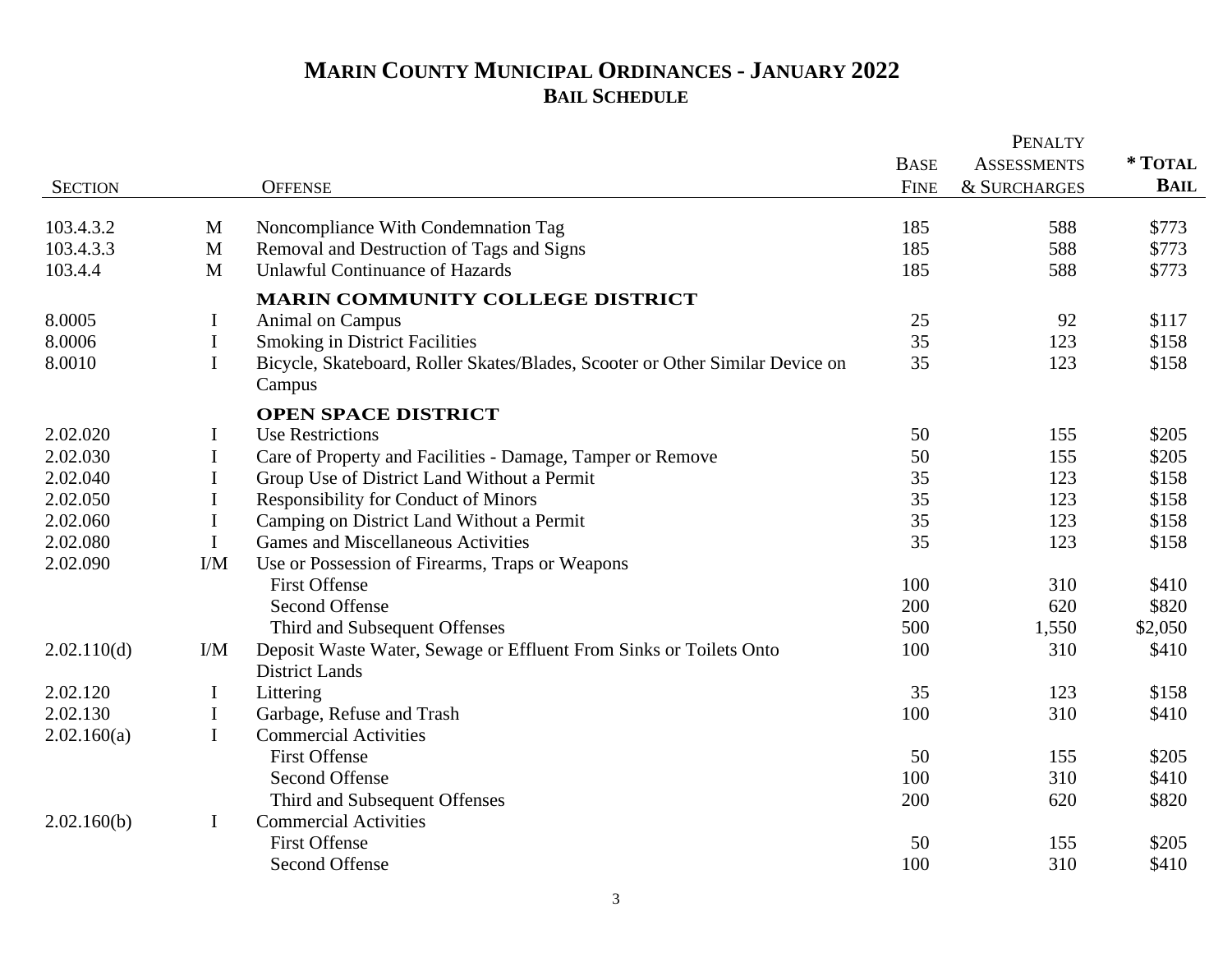|                |             |                                          |             | <b>PENALTY</b>     |             |
|----------------|-------------|------------------------------------------|-------------|--------------------|-------------|
|                |             |                                          | <b>BASE</b> | <b>ASSESSMENTS</b> | * TOTAL     |
| <b>SECTION</b> |             | <b>OFFENSE</b>                           | <b>FINE</b> | & SURCHARGES       | <b>BAIL</b> |
|                |             | Third and Subsequent Offenses            | 200         | 620                | \$820       |
| 2.02.160(c)    | $\bf{I}$    | <b>Commercial Activities</b>             |             |                    |             |
|                |             | <b>First Offense</b>                     | 50          | 155                | \$205       |
|                |             | Second Offense                           | 100         | 310                | \$410       |
|                |             | Third and Subsequent Offenses            | 200         | 620                | \$820       |
| 2.02.160(d)    | $\mathbf I$ | <b>Commercial Activities</b>             |             |                    |             |
|                |             | <b>First Offense</b>                     | 50          | 155                | \$205       |
|                |             | <b>Second Offense</b>                    | 100         | 310                | \$410       |
|                |             | Third and Subsequent Offenses            | 200         | 620                | \$820       |
| 2.02.160(e)    | $\mathbf I$ | <b>Commercial Activities</b>             |             |                    |             |
|                |             | <b>First Offense</b>                     | 50          | 155                | \$205       |
|                |             | <b>Second Offense</b>                    | 100         | 310                | \$410       |
|                |             | Third and Subsequent Offenses            | 200         | 620                | \$820       |
| 2.02.160(f)    | $\bf{I}$    | <b>Commercial Activities</b>             |             |                    |             |
|                |             | <b>First Offense</b>                     | 50          | 155                | \$205       |
|                |             | <b>Second Offense</b>                    | 100         | 310                | \$410       |
|                |             | Third and Subsequent Offenses            | 200         | 620                | \$820       |
| 2.03.010(a)    | $\mathbf I$ | <b>Water Resources</b>                   | 185         | 588                | \$773       |
| 2.03.010(b)    | $\mathbf I$ | <b>Water Resources</b>                   | 50          | 155                | \$205       |
| 2.03.020       | $\bf{I}$    | <b>Botanical Resources</b>               | 100         | 310                | \$410       |
| 2.03.030       | $\mathbf I$ | <b>Wildlife and Animal Resources</b>     | 185         | 588                | \$773       |
| 2.03.035       | I/M         | Tools and Trail Building Equipment       | 100         | 310                | \$410       |
| 2.03.040       | I/M         | <b>Geological Resources</b>              | 100         | 310                | \$410       |
| 2.03.050       | I/M         | Archeological and Historical Resources   | 100         | 310                | \$410       |
| 2.04.010       | $\mathbf I$ | Unauthorized Operation of Motor Vehicle  |             |                    |             |
|                |             | <b>First Offense</b>                     | 100         | 310                | \$410       |
|                |             | <b>Second Offense</b>                    | 200         | 620                | \$820       |
|                |             | Third and Subsequent Offenses            | 500         | 1,550              | \$2,050     |
| 2.04.020       | $\mathbf I$ | Operating a Bicycle in Improper Location |             |                    |             |
|                |             | <b>First Offense</b>                     | 45          | 154                | \$199       |
|                |             | <b>Second Offense</b>                    | 100         | 310                | \$410       |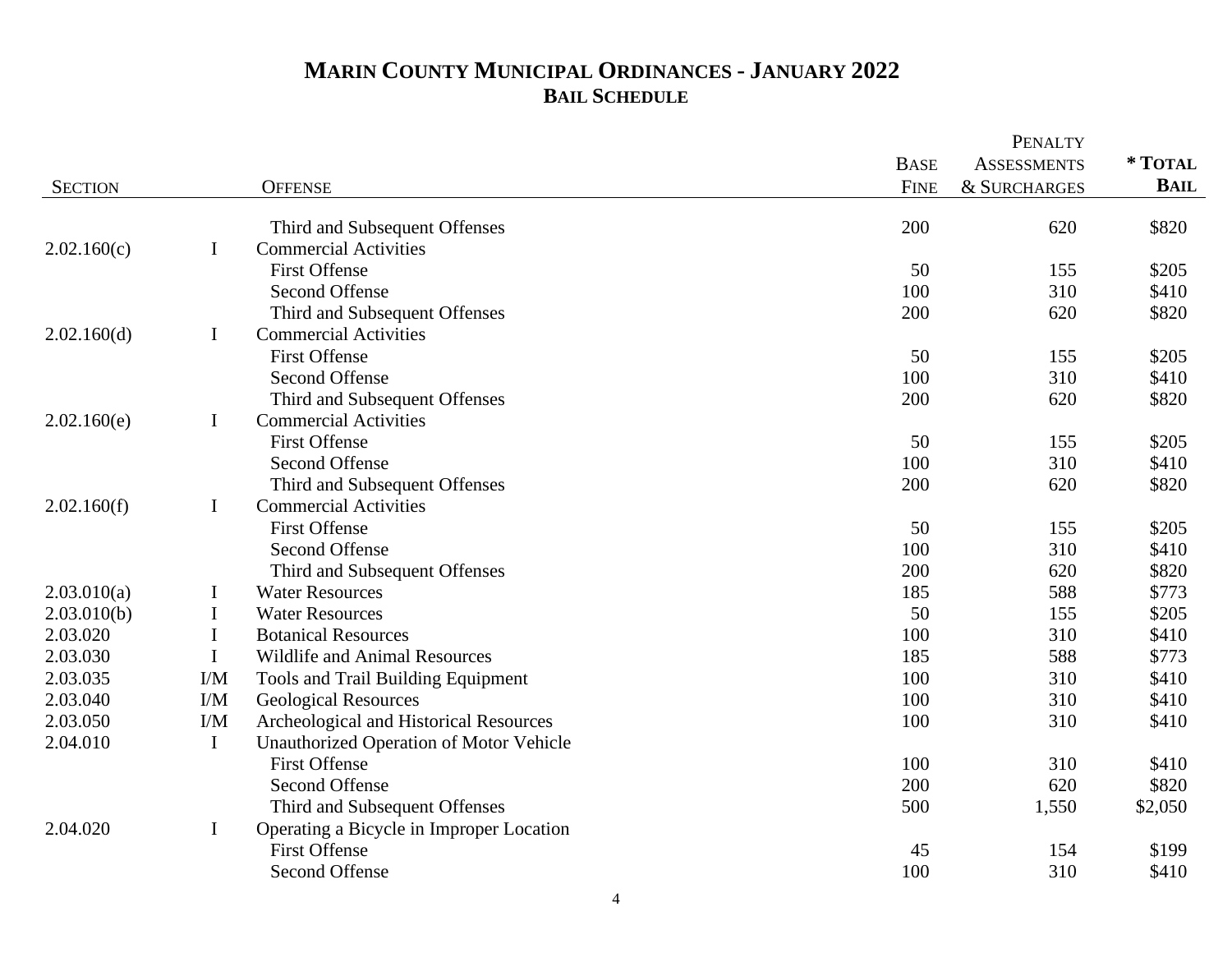|                |             |                                                                             |             | <b>PENALTY</b>          |             |
|----------------|-------------|-----------------------------------------------------------------------------|-------------|-------------------------|-------------|
|                |             |                                                                             | <b>BASE</b> | <b>ASSESSMENTS</b>      | * TOTAL     |
| <b>SECTION</b> |             | <b>OFFENSE</b>                                                              | <b>FINE</b> | <b>&amp; SURCHARGES</b> | <b>BAIL</b> |
|                |             | Third and Subsequent Offenses                                               | 150         | 465                     | \$615       |
| 2.04.040       | $\bf{I}$    | Speeding Vehicles, Including Bicycles                                       |             |                         |             |
|                |             | <b>First Offense</b>                                                        | 50          | 155                     | \$205       |
|                |             | <b>Second Offense</b>                                                       | 100         | 310                     | \$410       |
|                |             | Third and Subsequent Offenses                                               | 150         | 465                     | \$615       |
| 2.05.010       | $\mathbf I$ | Animal Off Leash                                                            |             |                         |             |
|                |             | <b>First Offense</b>                                                        | 25          | 92                      | \$117       |
|                |             | Second Offense Within One Year of First                                     | 100         | 310                     | \$410       |
|                |             | Third Offense Within One Year of First                                      | 150         | 465                     | \$615       |
| 2.05.010(a)    | $\bf{I}$    | Dog or Animal in Restricted Area                                            |             |                         |             |
|                |             | <b>First Offense</b>                                                        | 50          | 155                     | \$205       |
|                |             | <b>Second Offense</b>                                                       | 100         | 310                     | \$410       |
|                |             | Third and Subsequent Offenses                                               | 150         | 465                     | \$615       |
| 2.05.010(b)    | $\bf{I}$    | Allow Dog to Interfere With, Bother, or Disturb Others Using District Lands |             |                         |             |
|                |             | <b>First Offense</b>                                                        | 50          | 155                     | \$205       |
|                |             | <b>Second Offense</b>                                                       | 100         | 310                     | \$410       |
|                |             | Third and Subsequent Offenses                                               | 150         | 465                     | \$615       |
| 2.05.010(c)    | $\mathbf I$ | Allow Dog or Animal to Hunt, Pursue or Harass Any Animal                    |             |                         |             |
|                |             | <b>First Offense</b>                                                        | 50          | 155                     | \$205       |
|                |             | Second Offense                                                              | 100         | 310                     | \$410       |
|                |             | Third and Subsequent Offenses                                               | 150         | 465                     | \$615       |
| 2.05.010(d)    | $\bf{I}$    | Dogs Vicious or Noisy                                                       |             |                         |             |
|                |             | <b>First Offense</b>                                                        | 50          | 155                     | \$205       |
|                |             | <b>Second Offense</b>                                                       | 100         | 310                     | \$410       |
|                |             | Third and Subsequent Offenses                                               | 150         | 465                     | \$615       |
| 2.05.010(e)    | $\mathbf I$ | Dogs License/Inoculation                                                    |             |                         |             |
|                |             | <b>First Offense</b>                                                        | 50          | 155                     | \$205       |
|                |             | <b>Second Offense</b>                                                       | 100         | 310                     | \$410       |
|                |             | Third and Subsequent Offenses                                               | 150         | 465                     | \$615       |
| 2.05.010(f)    | $\bf{I}$    | Dogs Failure to Remove                                                      |             |                         |             |
|                |             | <b>First Offense</b>                                                        | 50          | 155                     | \$205       |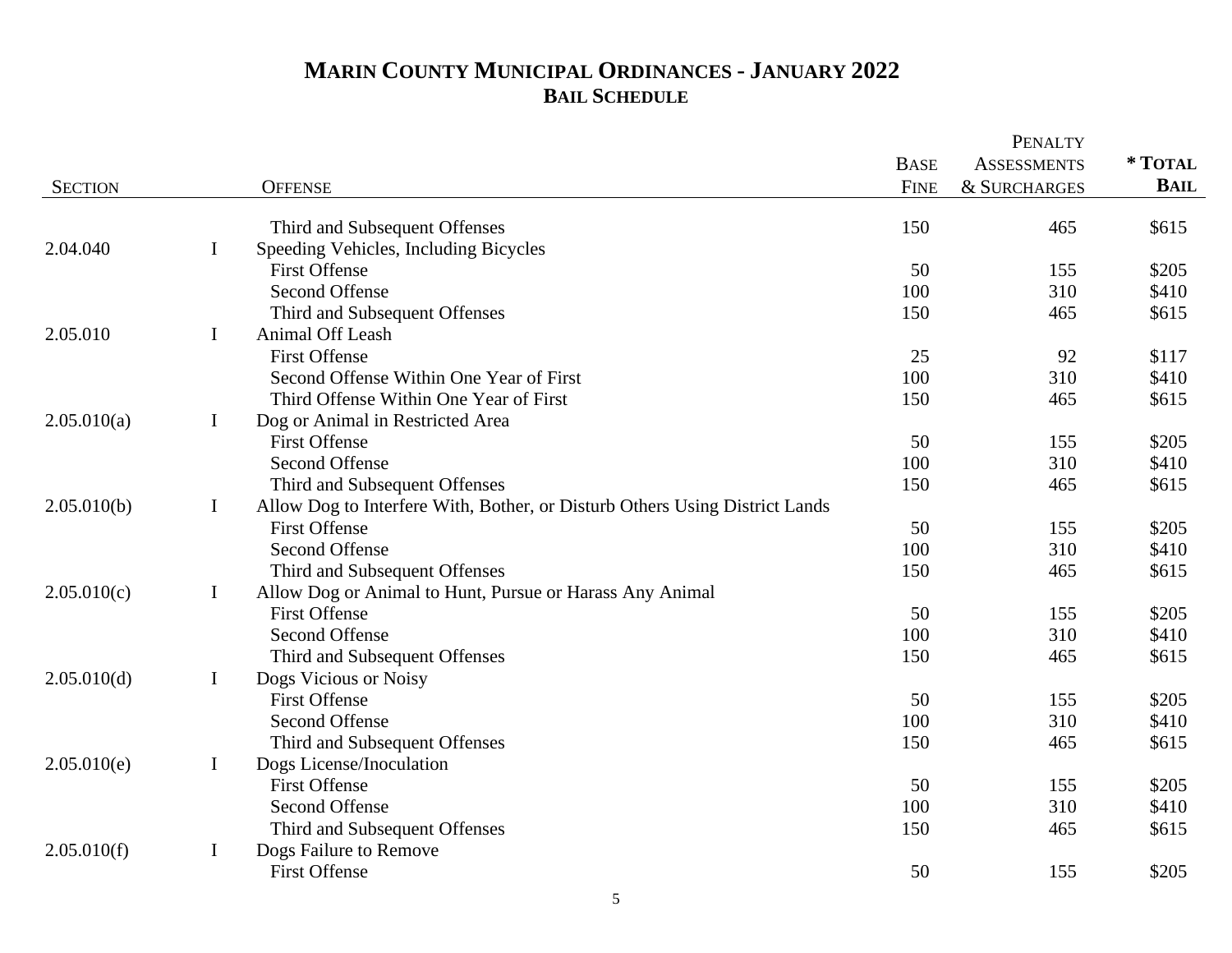|                |             |                                                                   |             | PENALTY            |             |
|----------------|-------------|-------------------------------------------------------------------|-------------|--------------------|-------------|
|                |             |                                                                   | <b>BASE</b> | <b>ASSESSMENTS</b> | *TOTAL      |
| <b>SECTION</b> |             | <b>OFFENSE</b>                                                    | <b>FINE</b> | & SURCHARGES       | <b>BAIL</b> |
|                |             | Second Offense                                                    | 100         | 310                | \$410       |
|                |             | Third and Subsequent Offenses                                     | 150         | 465                | \$615       |
| 2.05.010(g)    | $\mathbf I$ |                                                                   |             |                    |             |
|                |             | Dogs Excrement<br><b>First Offense</b>                            | 25          | 92                 | \$117       |
|                |             | Second Offense                                                    | 100         | 310                | \$410       |
|                |             | Third and Subsequent Offenses                                     | 150         | 465                | \$615       |
| 2.05.010(h)    | $\mathbf I$ |                                                                   |             |                    |             |
|                |             | Dogs Lease in Possession<br><b>First Offense</b>                  | 25          | 92                 |             |
|                |             |                                                                   |             |                    | \$117       |
|                |             | Second Offense                                                    | 100<br>150  | 310<br>465         | \$410       |
|                |             | Third and Subsequent Offenses                                     |             |                    | \$615       |
| 2.05.020       | $\bf{I}$    | Horses and Saddle Animals                                         |             |                    |             |
|                |             | <b>First Offense</b>                                              | 45          | 154                | \$199       |
|                |             | Second Offense                                                    | 100         | 310                | \$410       |
|                |             | Third and Subsequent Offenses                                     | 150         | 465                | \$615       |
| 2.05.020(a)    | $\bf{I}$    | Horses and Saddle Animals                                         |             |                    |             |
|                |             | <b>First Offense</b>                                              | 45          | 154                | \$199       |
|                |             | Second Offense                                                    | 100         | 310                | \$410       |
|                |             | Third and Subsequent Offenses                                     | 150         | 465                | \$615       |
| 2.05.020(b)    | $\bf{I}$    | Horses and Saddle Animals Endanger Others, Animals, Environmental |             |                    |             |
|                |             | Resources                                                         |             |                    |             |
|                |             | <b>First Offense</b>                                              | 45          | 154                | \$199       |
|                |             | Second Offense                                                    | 100         | 310                | \$410       |
|                |             | Third and Subsequent Offenses                                     | 150         | 465                | \$615       |
| 2.06.010       | I/M         | <b>Fire Hazards</b>                                               | 100         | 310                | \$410       |
| 2.06.020       | $VM$        | Use or Possession of Fireworks                                    | 100         | 310                | \$410       |
| 2.06.030       | $\mathbf I$ | Smoking on District Land                                          |             |                    |             |
|                |             | <b>First Offense</b>                                              | 50          | 155                | \$205       |
|                |             | Second Offense                                                    | 100         | 310                | \$410       |
|                |             | Third and Subsequent Offenses                                     | 150         | 465                | \$615       |
|                |             | <b>PARKS</b>                                                      |             |                    |             |
| 10.03.020      | M           | Entering Park Lands Closed to the Public                          | 50          | 155                | \$205       |
|                |             |                                                                   |             |                    |             |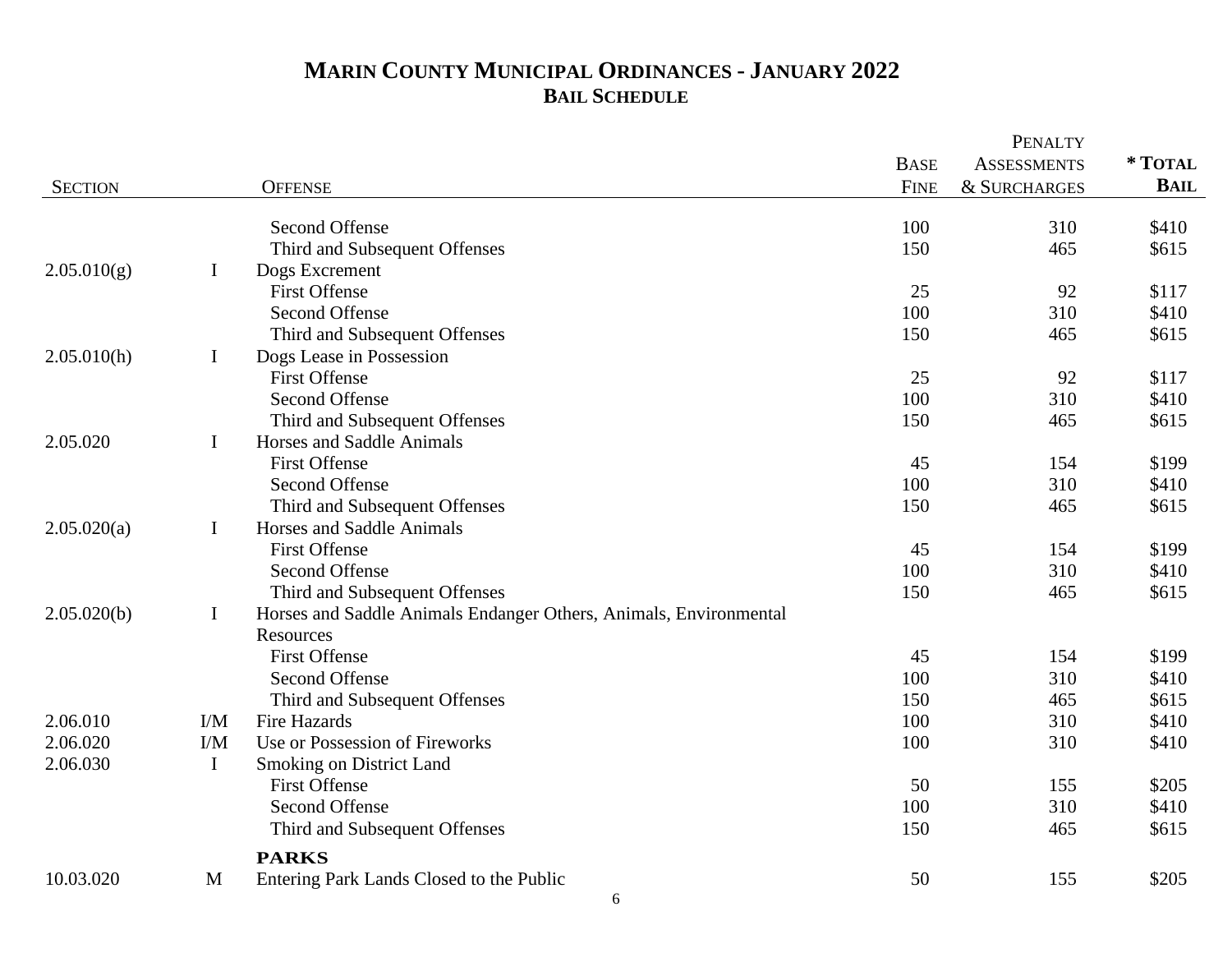|                |              |                                                        |             | <b>PENALTY</b>          |             |
|----------------|--------------|--------------------------------------------------------|-------------|-------------------------|-------------|
|                |              |                                                        | <b>BASE</b> | <b>ASSESSMENTS</b>      | * TOTAL     |
| <b>SECTION</b> |              | <b>OFFENSE</b>                                         | <b>FINE</b> | <b>&amp; SURCHARGES</b> | <b>BAIL</b> |
| 10.03.030      | M            | Care of Property and Facilities - Damage Tamper Remove | 50          | 155                     | \$205       |
| 10.03.040      | $\mathbf I$  | Group Use of Park Lands Without a Permit               | 35          | 123                     | \$158       |
| 10.03.060      | M            | Miscellaneous Activities                               | 35          | 123                     | \$158       |
| 10.03.070      | M            | Firearms, Traps and Other Weapons                      | 185         | 588                     | \$773       |
| 10.03.080      | M            | Noise and Audio Devices                                | 25          | 92                      | \$117       |
| 10.03.090      | I            | Sanitation                                             | 15          | 61                      | \$76        |
| 10.03.100      | $\bf{I}$     | Swimming                                               | 35          | 123                     | \$158       |
| 10.03.110      | $\bf{I}$     | Littering                                              | 35          | 123                     | \$158       |
| 10.03.120      | M            | Garbage, Refuse and Trash                              | 50          | 155                     | \$205       |
| 10.03.130      | $\mathbf{M}$ | Unauthorized Structures, Encroachments and Signs       | 35          | 123                     | \$158       |
| 10.03.150      | M            | <b>Commercial Activities</b>                           | 50          | 155                     | \$205       |
| 10.03.160      | M            | <b>Prohibited Conduct</b>                              | 25          | 92                      | \$117       |
| 10.03.170      | M            | <b>Alcoholic Beverages</b>                             | 50          | 155                     | \$205       |
| 10.03.180      | M            | Introduction of Organisms                              | 50          | 155                     | \$205       |
| 10.03.190      | $\mathbf I$  | McInnis Skate Park, Wearing of Safety Equipment        |             |                         |             |
|                |              | <b>First Offense</b>                                   | 35          | 123                     | \$158       |
|                |              | Second Offense Within One Year of First                | 50          | 155                     | \$205       |
|                |              | Third Offense Within One Year of First                 | 75          | 247                     | \$322       |
| 10.04.010      | M            | <b>Water Resources</b>                                 | 185         | 588                     | \$773       |
| 10.04.020      | M            | <b>Botanical Resources</b>                             | 25          | 92                      | \$117       |
| 10.04.030      | M            | Wildlife and Animal Resources                          | 185         | 588                     | \$773       |
| 10.04.040      | M            | <b>Geological Resources</b>                            | 50          | 155                     | \$205       |
| 10.04.050      | M            | Archeological and Historical Resources                 | 50          | 155                     | \$205       |
| 10.05.020      | $\mathbf I$  | <b>Motor Vehicles</b>                                  |             |                         |             |
|                |              | <b>First Offense</b>                                   | 35          | 123                     | \$158       |
|                |              | Second Offense Within One Year of First                | 50          | 155                     | \$205       |
|                |              | Third Offense Within One Year of First                 | 75          | 247                     | \$322       |
| 10.05.030      | $\bf{I}$     | Operating a Bicycle in Improper Location               |             |                         |             |
|                |              | <b>First Offense</b>                                   | 45          | 154                     | \$199       |
|                |              | Second Offense Within One Year of First                | 70          | 217                     | \$287       |
|                |              | Third Offense Within One Year of First                 | 95          | 309                     | \$404       |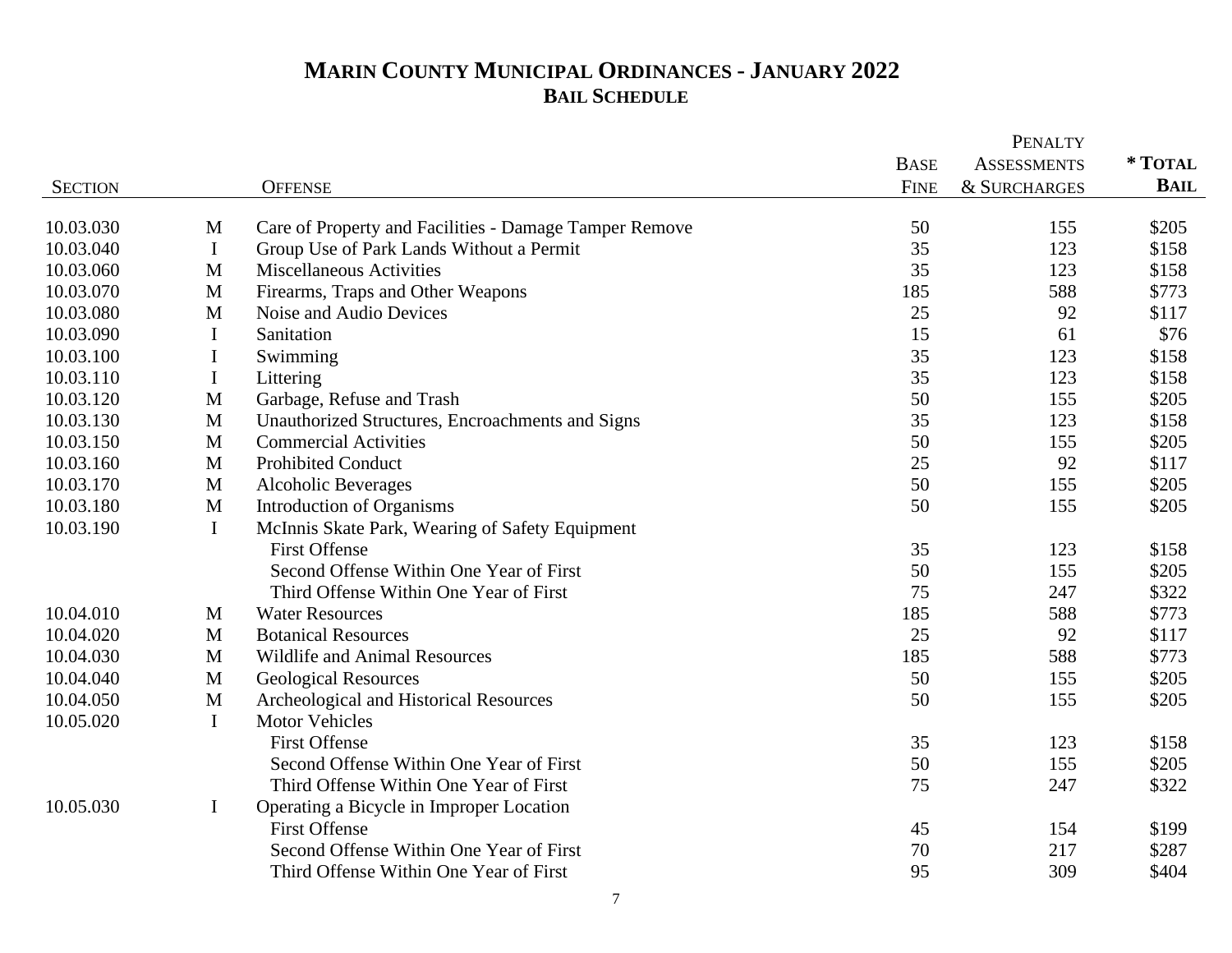|                |              |                                                                 |             | PENALTY                 |             |
|----------------|--------------|-----------------------------------------------------------------|-------------|-------------------------|-------------|
|                |              |                                                                 | <b>BASE</b> | <b>ASSESSMENTS</b>      | * TOTAL     |
| <b>SECTION</b> |              | <b>OFFENSE</b>                                                  | <b>FINE</b> | <b>&amp; SURCHARGES</b> | <b>BAIL</b> |
| 10.05.040      | $\bf{I}$     | <b>Boats</b>                                                    | 35          | 123                     | \$158       |
| 10.05.050      | I            | Speeding Vehicles, Including Bicycles                           |             |                         |             |
|                |              | <b>First Offense</b>                                            | 35          | 123                     | \$158       |
|                |              | Second Offense Within One Year of First                         | 50          | 155                     | \$205       |
|                |              | Third Offense Within One Year of First                          | 75          | 247                     | \$322       |
| 10.05.060      | I            | Parking and Vehicle Removal                                     | 35          | 123                     | \$158       |
| 10.06.010      | $\mathbf I$  | Dogs and Other Animals, and (a) through (h)                     |             |                         |             |
|                |              | <b>First Offense</b>                                            | 25          | 92                      | \$117       |
|                |              | Second Offense Within One Year of First                         | 40          | 124                     | \$164       |
|                |              | Third Offense Within One Year of First                          | 65          | 216                     | \$281       |
| 10.06.020      | $\bf{I}$     | Horse and Saddle Animals                                        | 35          | 123                     | \$158       |
| 10.06.030      | M            | Animals at Large                                                | 35          | 123                     | \$158       |
| 10.07.020      | $\bf{I}$     | Cleaning of Fish                                                | 25          | 92                      | \$117       |
| 10.07.030      | I            | <b>Boat Docks</b>                                               | 25          | 92                      | \$117       |
| 10.07.040      | I            | Areas Closed to Fishing or Clamming                             | 25          | 92                      | \$117       |
| 10.07.050      | $\bf{I}$     | Fishing Piers, Use Restrictions                                 | 25          | 92                      | \$117       |
| 10.08.010      | M            | Fire Hazards                                                    | 100         | 310                     | \$410       |
| 10.08.020      | M            | Use/Possession of Fireworks                                     | 100         | 310                     | \$410       |
| 10.08.030      | I            | <b>Smoking in Non-Designated Areas</b>                          | 25          | 92                      | \$117       |
|                |              | <b>PUBLIC RESOURCES CODE</b>                                    |             |                         |             |
| 4291.1         | $\bf{I}$     | Fire Protection: Clearing Flammable Material/Combustible Growth | 50          | 155                     | \$205       |
|                |              | First Offense (With Proof of Correction)                        | 25          | 92                      | $$117+PC$   |
|                | $\mathbf{M}$ | Second Offense and Additional                                   | 185         | 588                     | \$773       |
|                |              | RICHARDSON BAY REGIONAL AGENCY                                  |             |                         |             |
|                |              | <b>Vessel Mooring &amp; Anchoring</b>                           | 10          | 31                      | $$41+PC$    |
| 3.04.010(a)    | I            | Anchoring in a Non-Designated Area                              | 25          | 92                      | $$117+PC$   |
| 3.04.010(b)    | $\mathbf I$  | Anchoring for More Than 72 Hours Without a Permit               | 25          | 92                      | $$117+PC$   |
| 3.04.010(c)(1) | $\mathbf I$  | Maintaining a Private Mooring Without a Permit                  | 25          | 92                      | $$117+PC$   |
| 3.04.010(c)(2) | $\mathbf I$  | Installing a Private Mooring Without a Permit                   | 25          | 92                      | $$117+PC$   |
| 3.04.010(c)(3) | $\bf I$      | Using a Private Mooring Without Owner's Permission              | 25          | 92                      | $$117+PC$   |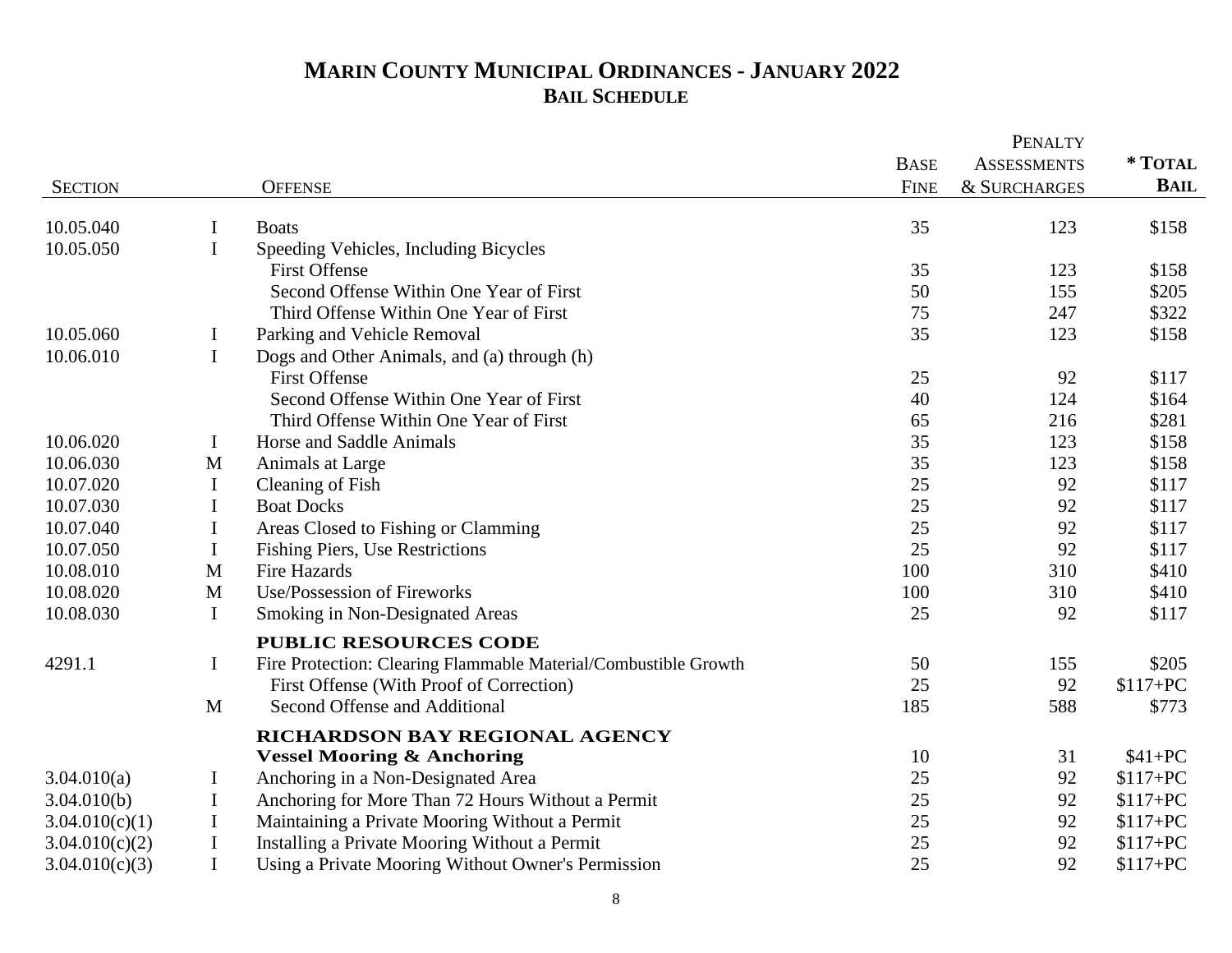|                       |              |                                                                                                       |             | <b>PENALTY</b>     |             |
|-----------------------|--------------|-------------------------------------------------------------------------------------------------------|-------------|--------------------|-------------|
|                       |              |                                                                                                       | <b>BASE</b> | <b>ASSESSMENTS</b> | * TOTAL     |
| <b>SECTION</b>        |              | <b>OFFENSE</b>                                                                                        | <b>FINE</b> | & SURCHARGES       | <b>BAIL</b> |
| 3.04.010(c)(5)        | $\bf{I}$     | Failure to Obtain a Permit for Transfer of Mooring                                                    | 25          | 92                 | $$117+PC$   |
| 3.04.020              | $\bf{I}$     | Living Aboard a Houseboat or Vessel                                                                   | 35          | 123                | $$158+PC$   |
| 3.04.040              | $\mathbf I$  | Beaching a Vessel                                                                                     | 25          | 92                 | $$117+PC$   |
|                       |              |                                                                                                       |             |                    |             |
| 4.04.010              | $\bf{I}$     | <b>Vessel Speed &amp; Safety/Impound</b><br>Exceeding 5 MPH Speed Limit West of Richardson Bay Bridge | 25          | 92                 | $$117+PC$   |
| 4.04.010(a)           | $\mathbf I$  | Operating a Vessel in a Reckless, Negligent or Dangerous Manner                                       | 35          | 123                | \$158       |
| 4.04.010(b)(1)        | $\mathbf I$  | Exceeding 5 MPH Speed Limit Within 200 Feet of a Swimmer, Boater,                                     | 35          | 123                | \$158       |
|                       |              | Sailboard or Rowboat                                                                                  |             |                    |             |
| 4.04.010 (b) $(2)(a)$ | $\bf{I}$     | Exceeding 5 MPH Speed Limit Within 200 Feet of Beach or Lifeline                                      | 35          | 123                | \$158       |
| 4.04.010              | $\mathbf I$  | Exceeding the 5 MPH Speed Limit Within 200 Feet of a Swimming Float,                                  | 35          | 123                | \$158       |
| (b)(2)(b)             |              | Diving Platform or Lifeline                                                                           |             |                    |             |
| 4.04.010              | $\bf{I}$     | Exceeding the 5 MPH Speed Limit Within 200 Feet of a Dock, Way, or                                    | 35          | 123                | \$158       |
| (b)(2)(c)             |              | Landing Float to Which Vessels Are Made Fast or Used for Embarking or                                 |             |                    |             |
|                       |              | <b>Discharging Passengers</b>                                                                         |             |                    |             |
| 4.04.010(b)(3)        | $\bf{I}$     | Exceeding the 5 MPH Speed Limit Within 200 Feet of Any Home                                           | 35          | 123                | \$158       |
| 4.04.010(c)           | $\bf I$      | Operating Personal Watercraft Between Sunset and 10:00 AM                                             | 25          | 92                 | $$117+PC$   |
| 4.04.010(d)           | $\mathbf I$  | Entering Richardson Bay Wildlife Sanctuary Between October 1 & March 31                               | 25          | 92                 | $$117+PC$   |
| 4.04.010(e)           | $\mathbf I$  | Exceeding 5 MPH Speed Limit in the Strawberry Recreational Channel                                    | 25          | 92                 | $$117+PC$   |
| 4.05.010(b)           | $\mathbf{M}$ | Moving, Removing or Tampering With an Impound Buoy or Anchor                                          | 185         | 588                | \$773       |
|                       |              | <b>Environmental Protection</b>                                                                       |             |                    |             |
| 5.04.010              | $\mathbf I$  | Discharging of Refuse                                                                                 | 35          | 123                | $$158+PC$   |
|                       |              | <b>Nuisance Code</b>                                                                                  |             |                    |             |
| 6.04.030              | $\mathbf I$  | Maintenance of a Public Nuisance (Bail is for Each Day the Violation                                  | 35          | 123                | $$158+PC$   |
|                       |              | Continues to Exist)                                                                                   |             |                    |             |
| 6.04.090(f)           | $\mathbf I$  | Interference with Work                                                                                | 35          | 123                | \$158       |
|                       |              | <b>WATER DISTRICT</b>                                                                                 |             |                    |             |
| 9.01.05               | I            | Trespass                                                                                              | 35          | 123                | \$158       |
| 9.01.06               | $\bf{I}$     | <b>Closed Lands</b>                                                                                   | 35          | 123                | \$158       |
| 9.01.07               | $\mathbf I$  | Failure to Pay Permit Fees                                                                            | 35          | 123                | \$158       |
| 9.02.01               | $\mathbf I$  | Compliance with Laws, Regulations and Signs                                                           | 35          | 123                | \$158       |
|                       |              |                                                                                                       |             |                    |             |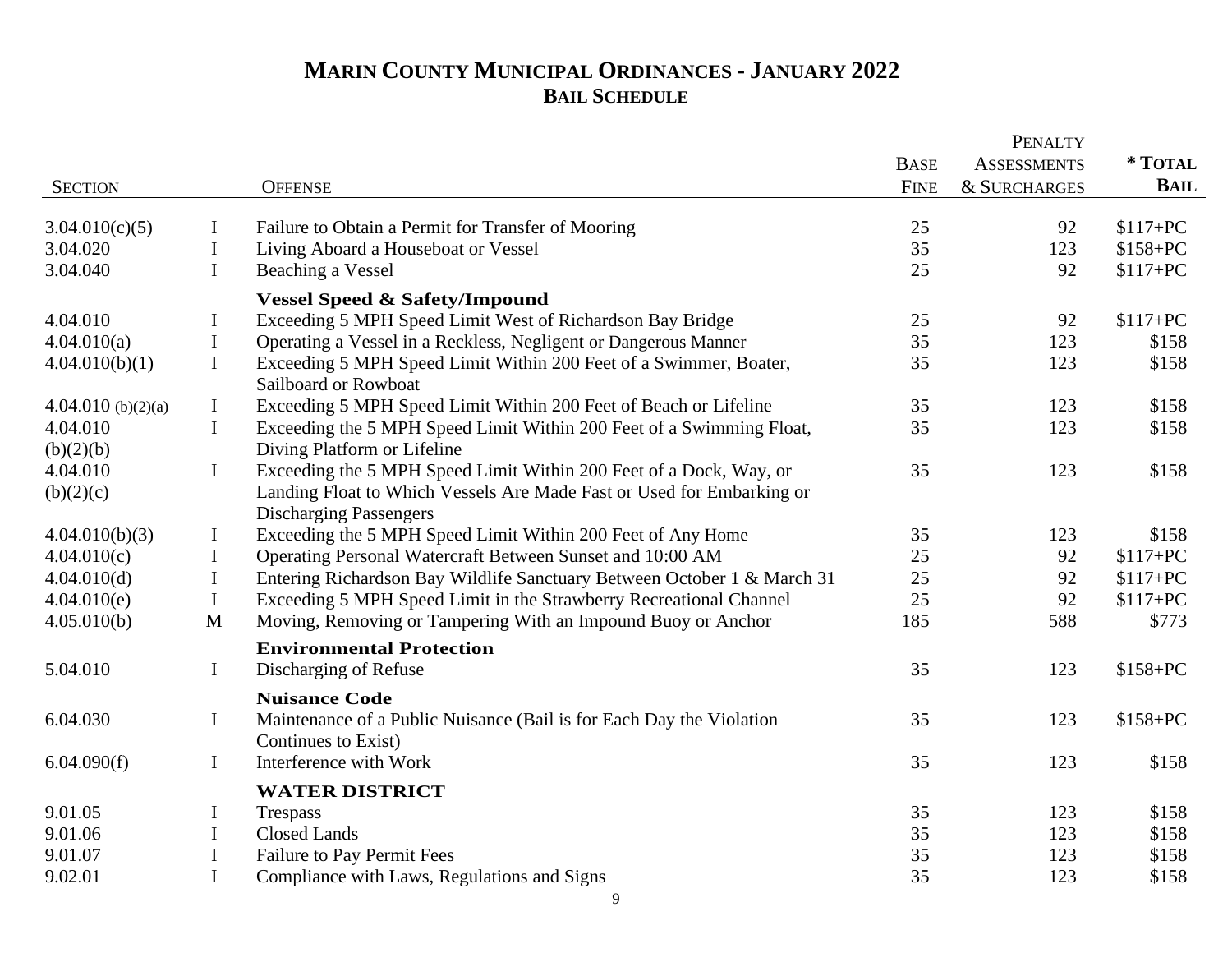|                |             |                                            |             | <b>PENALTY</b>     |             |
|----------------|-------------|--------------------------------------------|-------------|--------------------|-------------|
|                |             |                                            | <b>BASE</b> | <b>ASSESSMENTS</b> | * TOTAL     |
| <b>SECTION</b> |             | <b>OFFENSE</b>                             | <b>FINE</b> | & SURCHARGES       | <b>BAIL</b> |
| 9.02.02        | $\mathbf I$ | Closed Area                                | 35          | 123                | \$158       |
| 9.02.03        | $\mathbf M$ | Care of Property and Facility              | 185         | 588                | \$773       |
| 9.02.04        | I           | Group Use Approval                         | 35          | 123                | \$158       |
| 9.02.05        | I           | Parents Responsible for Minors             | 35          | 123                | \$158       |
| 9.02.06        | I           | Swimming                                   | 35          | 123                | \$158       |
| 9.02.07        | $\bf{I}$    | Boating                                    | 35          | 123                | \$158       |
| 9.02.08        | $\bf{I}$    | Camping                                    | 35          | 123                | \$158       |
| 9.02.09        | $\mathbf I$ | Running and Jogging Designated Areas       | 35          | 123                | \$158       |
| 9.02.10        | $\mathbf I$ | Games and Activities Interfering           | 35          | 123                | \$158       |
| 9.02.11        | $\mathbf M$ | Firearm, Weapon, or Fireworks              | 185         | 588                | \$773       |
| 9.02.12        | $\bf{I}$    | <b>Audio Devices</b>                       | 35          | 123                | \$158       |
| 9.02.13        | I           | Sanitation (Urination, Restrooms)          | 35          | 123                | \$158       |
| 9.02.14        | I           | Littering                                  | 35          | 123                | \$158       |
| 9.02.15        | I           | Garbage, Refuse and Trash                  | 185         | 588                | \$773       |
| 9.02.16        | I           | <b>Structures</b>                          | 35          | 123                | \$158       |
| 9.02.17        | I           | Abandoned and Unattended Property          | 35          | 123                | \$158       |
| 9.02.18        | $\bf{I}$    | <b>Commercial Activity</b>                 | 35          | 123                | \$158       |
| 9.02.19        | $\mathbf I$ | <b>Disorderly Conduct</b>                  | 35          | 123                | \$158       |
| 9.02.19(3)     | M           | Under the Influence                        | 185         | 588                | \$773       |
| 9.02.21        | M           | <b>Revocation of Privileges</b>            | 185         | 588                | \$773       |
| 9.03.01        | $\bf{I}$    | Water Supply (Pollute, Possess, Impede)    | 35          | 123                | \$158       |
| 9.03.02        | $\bf{I}$    | Botanical Resources (Cut, Attach, Damage)  | 35          | 123                | \$158       |
| 9.03.03        | $\mathbf I$ | Wildlife and Animal (Hunt, Trap, Harass)   | 35          | 123                | \$158       |
| 9.03.04        | $\bf{I}$    | <b>Geological Resources</b>                | 35          | 123                | \$158       |
| 9.03.05        | I           | Archeological and Historic Resources       | 35          | 123                | \$158       |
| 9.03.06        | $\mathbf I$ | <b>Cultural and Recreational Resources</b> | 35          | 123                | \$158       |
| 9.04.01        | I           | Motor Vehicles (Prohibited)                | 35          | 123                | \$158       |
| 9.04.01(b)     | I           | Driving Off-Road                           | 35          | 123                | \$158       |
| 9.04.02        | $\bf{I}$    | <b>Bicycles</b>                            |             |                    |             |
|                |             | <b>First Offense</b>                       | 35          | 123                | \$158       |
|                |             | Second Offense                             | 185         | 588                | \$773       |
|                |             |                                            |             |                    |             |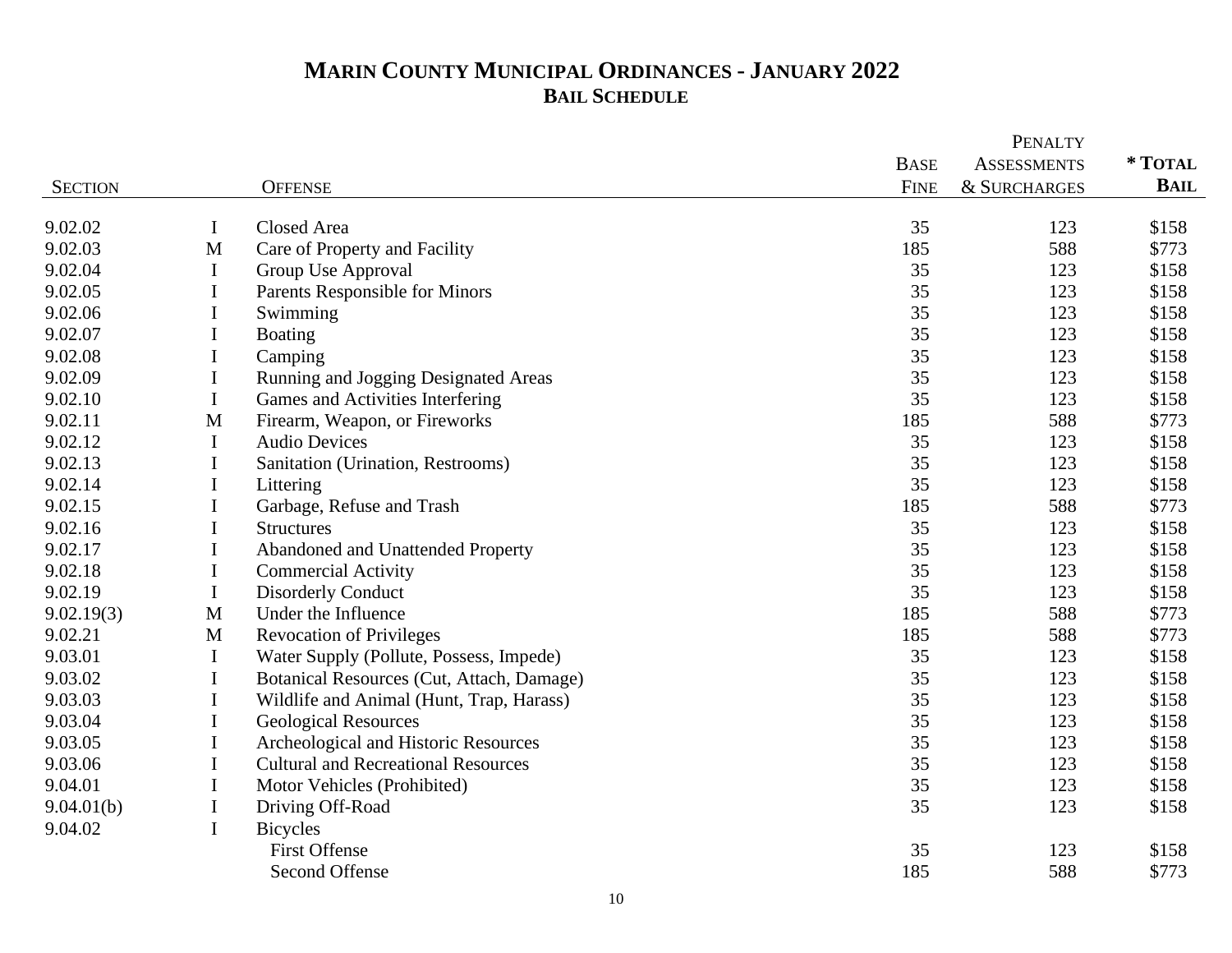|                |             |                                              |             | <b>PENALTY</b>     |               |
|----------------|-------------|----------------------------------------------|-------------|--------------------|---------------|
|                |             |                                              | <b>BASE</b> | <b>ASSESSMENTS</b> | * TOTAL       |
| <b>SECTION</b> |             | <b>OFFENSE</b>                               | <b>FINE</b> | & SURCHARGES       | <b>BAIL</b>   |
|                |             | Third and Additional Offense                 | 185         | 588                | \$773         |
| 9.04.03        | I           | <b>Speed Limits</b>                          | 35          | 123                | \$158         |
| 9.04.04        | $\mathbf I$ | Parking and Vehicle Removal                  | 35          | 123                | \$158         |
|                |             | <b>Dogs and Other Animals</b>                |             |                    |               |
| 9.05.01(1)     | Ι           | Proof of Inoculation or License              | 35          | 123                | $\star$ \$158 |
| 9.05.01(2)     | $\mathbf I$ | Noisy, Vicious or Dangerous Animal           | 35          | 123                | \$158         |
| 9.05.01(3)     | I           | Allow Dog to Hunt or Pursue                  | 35          | 123                | \$158         |
| 9.05.01(4)     | I           | Failure to Remove Dog                        | 35          | 123                | \$158         |
| 9.05.01(5)     | $\bf{I}$    | Allow Dog to Swim                            | 35          | 123                | \$158         |
| 9.05.01(6)     | $\mathbf I$ | Dog or Animal in Closed Area                 | 35          | 123                | \$158         |
|                |             | <b>Horses</b>                                |             |                    |               |
| 9.05.02(1)     | I           | Horse on Trail                               | 35          | 123                | \$158         |
| 9.05.02(2)     | $\bf{I}$    | Ride in Such a Manner to Endanger Others     | 35          | 123                | \$158         |
| 9.05.02(3)     | I           | Tie Within 50 Feet of Picnic Area            | 35          | 123                | \$158         |
| 9.05.02(4)     | I           | Allow Horse to Swim                          | 35          | 123                | \$158         |
| 9.05.03        | I           | Animal at Large                              | 35          | 123                | \$158         |
| 9.06.02        | I           | <b>Cleaning Fish</b>                         | 35          | 123                | \$158         |
| 9.06.03        | $\bf{I}$    | Bait                                         | 35          | 123                | \$158         |
| 9.06.04        | $\mathbf I$ | Health and Safety (Fishing from Dam, Wading) | 35          | 123                | \$158         |
| 9.07.01        | M           | Fires                                        | 185         | 588                | \$773         |
| 9.07.03        | $\bf{I}$    | Smoking                                      | 35          | 123                | \$158         |
|                |             | <b>ZONING CODE</b>                           |             |                    |               |
| 17.14.060      | I           | <b>Building Without Required Permit</b>      | 35          | 123                | \$158         |
| 17.20.050      | $\bf{I}$    | Anchoring or Mooring Prohibited              | 35          | 123                | \$158         |
| 19.10.060(b)   | $\bf{I}$    | Vehicle on Open Space                        | 35          | 123                | \$158         |
| 22.69.070(c)2  | $\mathbf I$ | Banner                                       | 35          | 123                | \$158         |
| 22.88.010(10)  | $\mathbf I$ | Use Permit Requirement                       | 35          | 123                | \$158         |
| 22.98.070(a)   | I           | Use Permit Required for Existing Second Unit | 35          | 123                | \$158         |
| 233.1          | $\mathbf M$ | Soliciting Without a Permit                  | 185         | 588                | \$773         |
| 301(a)         | $\bf{I}$    | Marin County Building Permit Required        | 35          | 123                | \$158         |